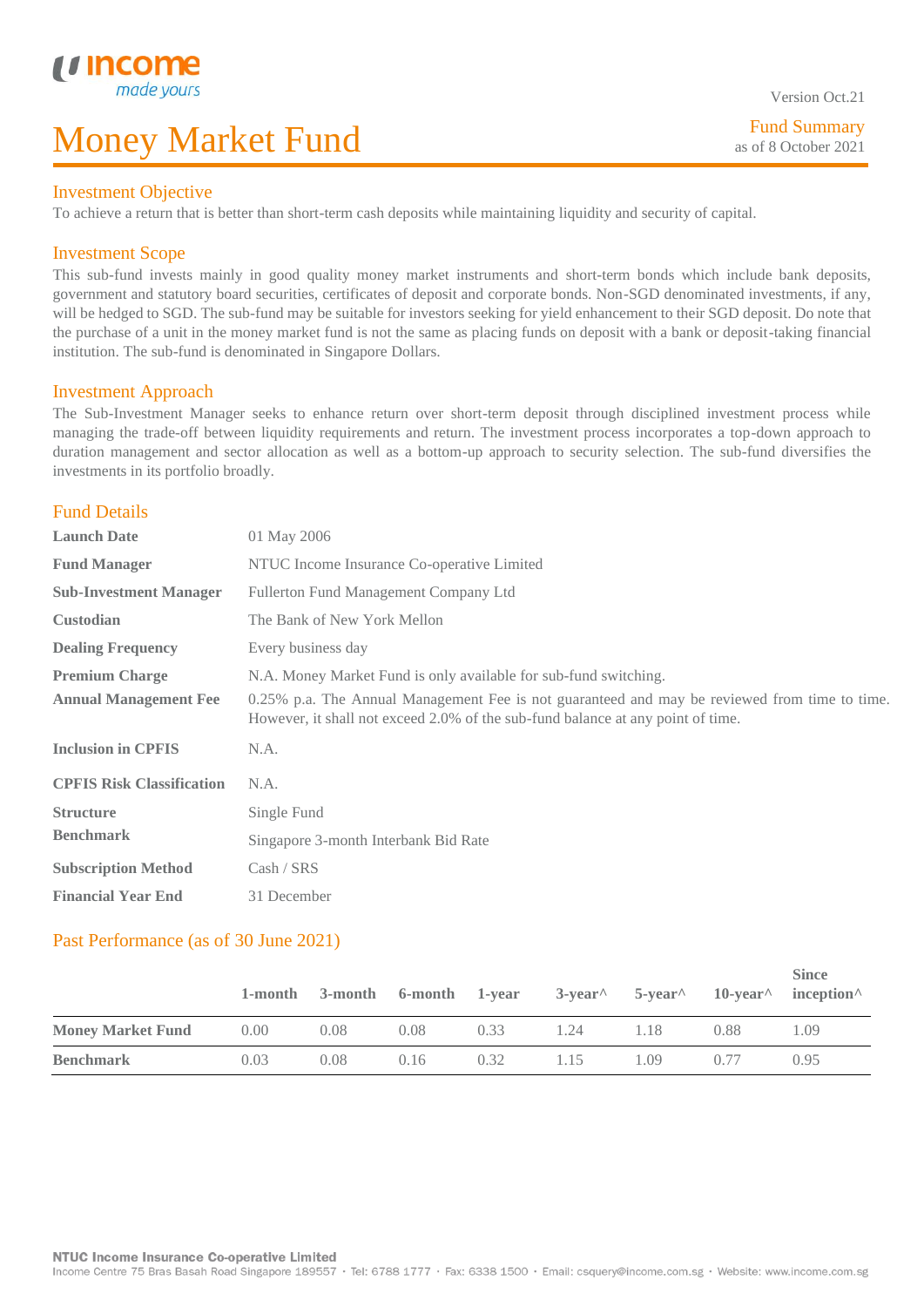The returns are calculated using bid-to-bid prices, in Singapore Dollar terms, with dividends and distributions reinvested. Source: Business Times, as of end June 2021.

^Returns above one year are annualised. Past performance is not indicative of future performance. Fees & charges payable through deduction of premium or cancellation of units are excluded from this calculation.

### Fund Manager

L

NTUC Income Insurance Co-operative Limited is the Investment Manager of the sub-fund. Fullerton Fund Management Company Ltd is the Sub-Investment Manager of the sub-fund.

#### **NTUC Income Insurance Co-operative Limited (Income)**

Income was established in 1970 to make essential insurance accessible to all Singaporeans. Today, Income is the leading composite insurer in Singapore offering life, health and general insurance. Our wide network of financial advisers and partners provide valueadded financial advisory that complements today's digital-first landscape, offering insurance products and services that serve the protection, savings and investment needs of customers at different stages and across all segments of society.

As of 31 December 2020, Income had S\$45.91 billion in assets under management. Our financial strength and diversified investment portfolio are reflected by our strong credit ratings and predicated on our core investment philosophy of value, prudence and discipline.

#### **Fullerton Fund Management Company Ltd (Fullerton)**

Fullerton Fund Management Company Ltd ("Fullerton") is an Asia-based investment specialist, focused on optimising investment outcomes and enhancing investor experience. We help clients, including government entities, sovereign wealth funds, pension plans, insurance companies, private wealth and retail, from the region and beyond, to achieve their investment objectives through our suite of solutions. Our expertise encompasses equities, fixed income, multi-asset, alternatives and treasury management, across public and private markets. As an active manager, we place strong emphasis on performance, risk management and investment insights.

Incorporated in 2003, Fullerton is headquartered in Singapore, and has associated offices in Shanghai, London, Tokyo and Brunei. Fullerton is part of a multi-asset management group, Seviora, a holding company established by Temasek. NTUC Income, a leading Singapore insurer, is a minority shareholder of Fullerton. As of 31 December 2020, Fullerton Fund Management's assets under management was S\$63 billion.

### Risks

#### **Key Risks**

Income's ILP sub-funds are intended for long-term investment, it is not suited for any short-term speculation. You should not expect to obtain any short-term gains from investing in Income's ILP sub-funds. It is important that your investment suit your risk appetite. You may wish to consult your financial adviser before investing in any ILP sub-fund.

The securities and instruments in which the sub-fund may invest are subject to market fluctuations and other risks inherent in such investments and there can be no assurance that any appreciation in value will occur.

You should be aware that past performance is not indicative of future performance. The value of the units may rise or fall as the performance of the sub-fund changes.

The risk factors may cause you to lose some or all of your investments. A description of the major risks is provided below. This is not an exhaustive list of risks.

The purchase of a unit in the money market fund is not the same as placing funds on deposit with a bank or deposit-taking financial institution. Although the Manager may seek to maintain or preserve the value of the principal of the sub-fund, there can be no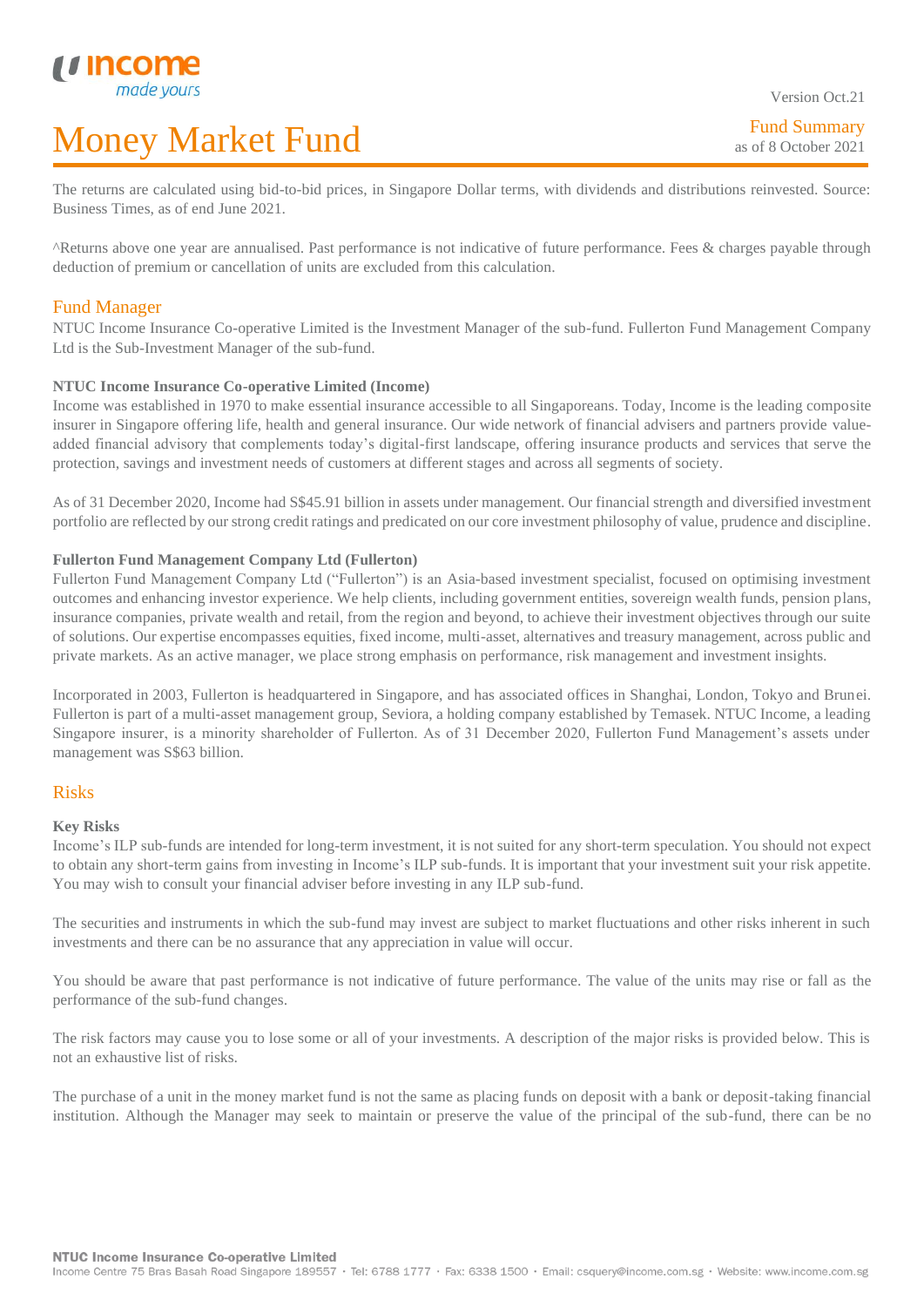Version Oct.21

assurance that the sub-fund shall be able to meet the objective. The sub-fund is not a guaranteed fund, in that there is no guarantee as to the amount of capital invested or return received.

#### **Market and Credit Risks**

L

You are exposed to market risks. Prices of the securities held by the sub-fund may go up or down, sometimes rapidly or unpredictably. Securities may decline in value due to factors affecting securities markets generally or particular industries.

You are exposed to interest rate risks. The sub-fund's investment in debt securities may be subject to the risk of interest rate fluctuations which may cause the price of debt securities to go up or down. In general, as nominal interest rates rise, the value of fixed income securities is likely to fall.

You are exposed to credit risks. Changes in the financial condition or credit standing of an issuer may negatively affect the sub-fund. An issuer of fixed income securities may suffer adverse changes in its financial condition and unable to pay the principal and/or interest on the instrument.

#### **Liquidity Risks**

You are exposed to liquidity risks. There is no secondary market for the sub-fund. All redemption requests should be made to the Manager.

#### **Product-Specific Risks**

You are exposed to derivatives risks. The sub-fund may invest in derivatives instruments including futures, options, forwards, swaps or credit derivatives for purposes of hedging and/or efficient portfolio management. Derivatives involve risks different from, and, in some cases, greater than, the risks presented by more traditional securities investments. The usage of derivatives may negatively impact the value of the sub-fund.

The global exposure of the sub-fund to financial derivatives or embedded financial derivatives will be calculated using the commitment approach and in accordance with provisions of the Code on Collective Investment Schemes. The Manager will ensure that the risk management and compliance procedures are adequate and have been or will be implemented and that it has the necessary expertise to manage the risks relating to the use of financial derivatives. The maximum percentage of the sub-fund's asset value that can be invested in derivatives for hedging, tactical asset allocation or efficient portfolio management will not exceed 100% at all times.

## Expense and Turnover Ratio

|                        | <b>Expense Ratio</b> | <b>Turnover Ratio</b> |
|------------------------|----------------------|-----------------------|
| As of 31 December 2020 | $0.27\%$             | 35.61%                |
| As of 31 December 2019 | $0.27\%$             | 18.39%                |

Expense ratio does not include (where applicable) charges for insurance coverage, brokerage and other transaction costs, performance fee, foreign exchange gains or losses, front or back end loads arising from the purchase or sale of collective investment schemes and tax deducted at source or arising out of income received.

Income Centre 75 Bras Basah Road Singapore 189557 · Tel: 6788 1777 · Fax: 6338 1500 · Email: csquery@income.com.sg · Website: www.income.com.sg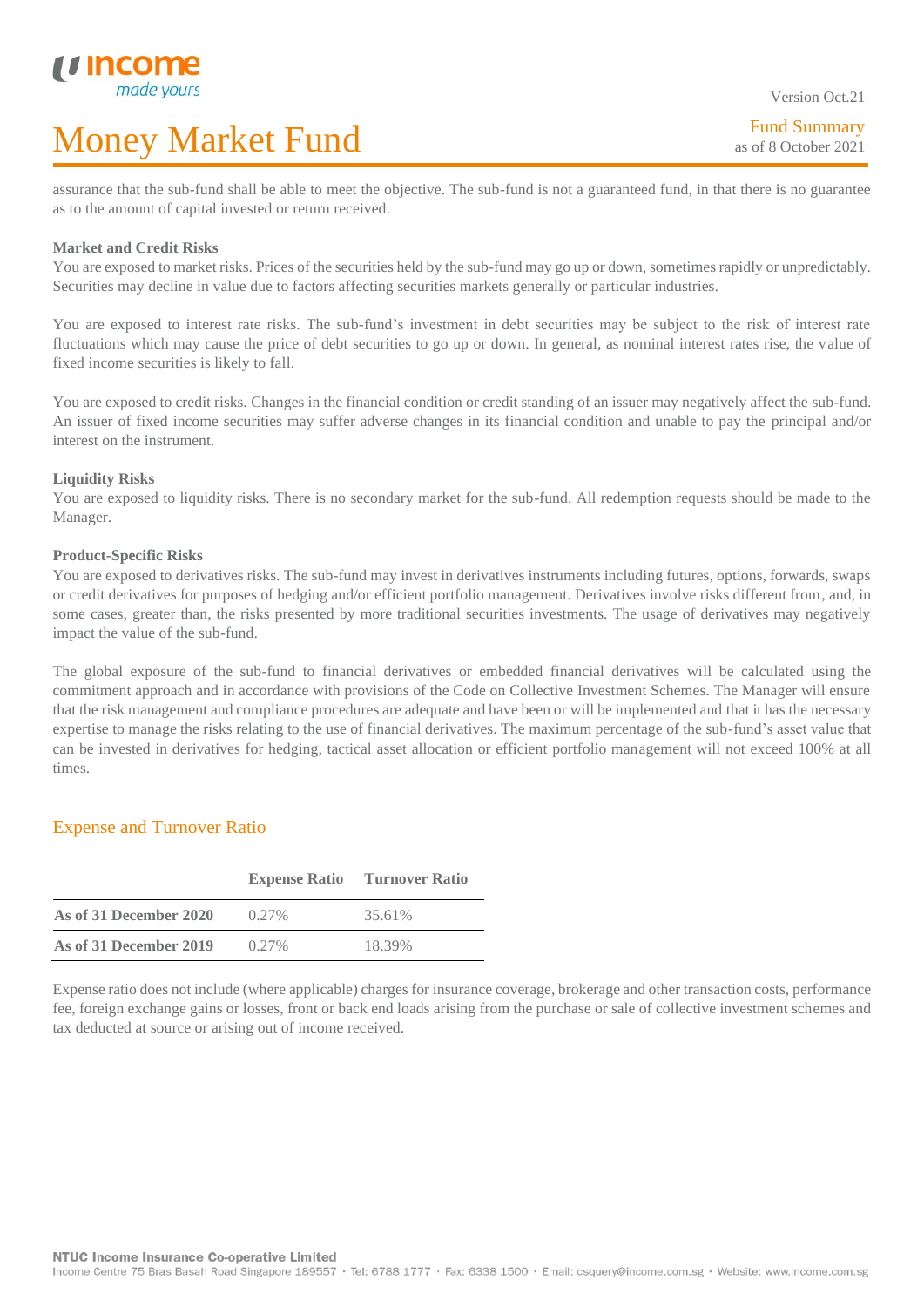Fund Summary as of 8 October 2021

## Soft Dollar Commission or Arrangement

#### **Income**

L

The Manager does not retain for its own account cash or commission rebates arising out of transactions executed in or outside Singapore. The Manager also does not receive soft dollars for the sub-fund.

#### **Fullerton**

Fullerton may and intend to receive or enter into soft-dollar commissions/arrangements in our management of the portfolio. Fullerton will comply with applicable regulatory and industry standards on soft dollars. Such soft dollar commissions include research and advisory services, economic and political analyses, portfolio analyses including valuation and performance measurements, market analyses, data and quotation services, computer hardware and software or any other information facilities to the extent that they are used to support the investment decision making process, the giving of advice, or the conduct of research or analysis for investments managed for clients.

Soft dollar commissions/arrangements will not include travel, accommodation, entertainment, general administrative goods and services, general office equipment or premises, membership fees, employees' salaries or direct money payment.

Fullerton will not accept or enter into soft dollar commissions/arrangements unless such soft dollar commissions/arrangements would, in Fullerton's opinion, assist them in their management of the portfolio, providing that Fullerton ensures at all times that best execution is carried out for the transactions and that no unnecessary trades are entered into in order to qualify for such soft-dollar commissions/arrangements.

## Conflicts of Interest

#### **Income**

As the Manager of various Income ILP sub-funds and insurance funds, we may from time to time have to deal with competing or conflicting interests between these sub-funds/insurance funds. However, we will use all reasonable endeavours to act fairly and in the best interest of the sub-fund. We will conduct all transactions with or for the sub-fund on an arm's length basis. The Manager has in place policies and procedures to monitor and mitigate conflicts of interests which may arise in the management of these sub-funds. We believe that these policies and procedures are reasonably designed to ensure that portfolio management decisions are made in the best interest of the sub-fund and each sub-fund is treated fairly, regardless of the existence of any conflict.

#### **Fullerton**

Fullerton is of the view that there are no conflicts of interests in managing the portfolio. Under the conditions of its license, Fullerton is required to conduct its business in a manner so as to avoid conflicts of interests, and ensure that any conflicts of interests arising are resolved fairly and equitably. In addition, as a member of the Investment Management Association of Singapore ("IMAS"), Fullerton adopts the principles and standards of investment conduct, which includes ensuring fair allocation, as set out in the IMAS Code of Ethics & Standards of Professional Conduct.

#### Other Parties

The auditor of this sub-fund is KPMG LLP. Please note that financial results ending 31 December of each year will be audited.

#### Material Information

There is no material information that will adversely impact the valuation of the sub-fund.

#### Reports

If you wish to track the performance of the sub-funds you have invested in, you can refer to the Semi Annual Fund Report and the Annual Fund Report for our ILP sub-funds.